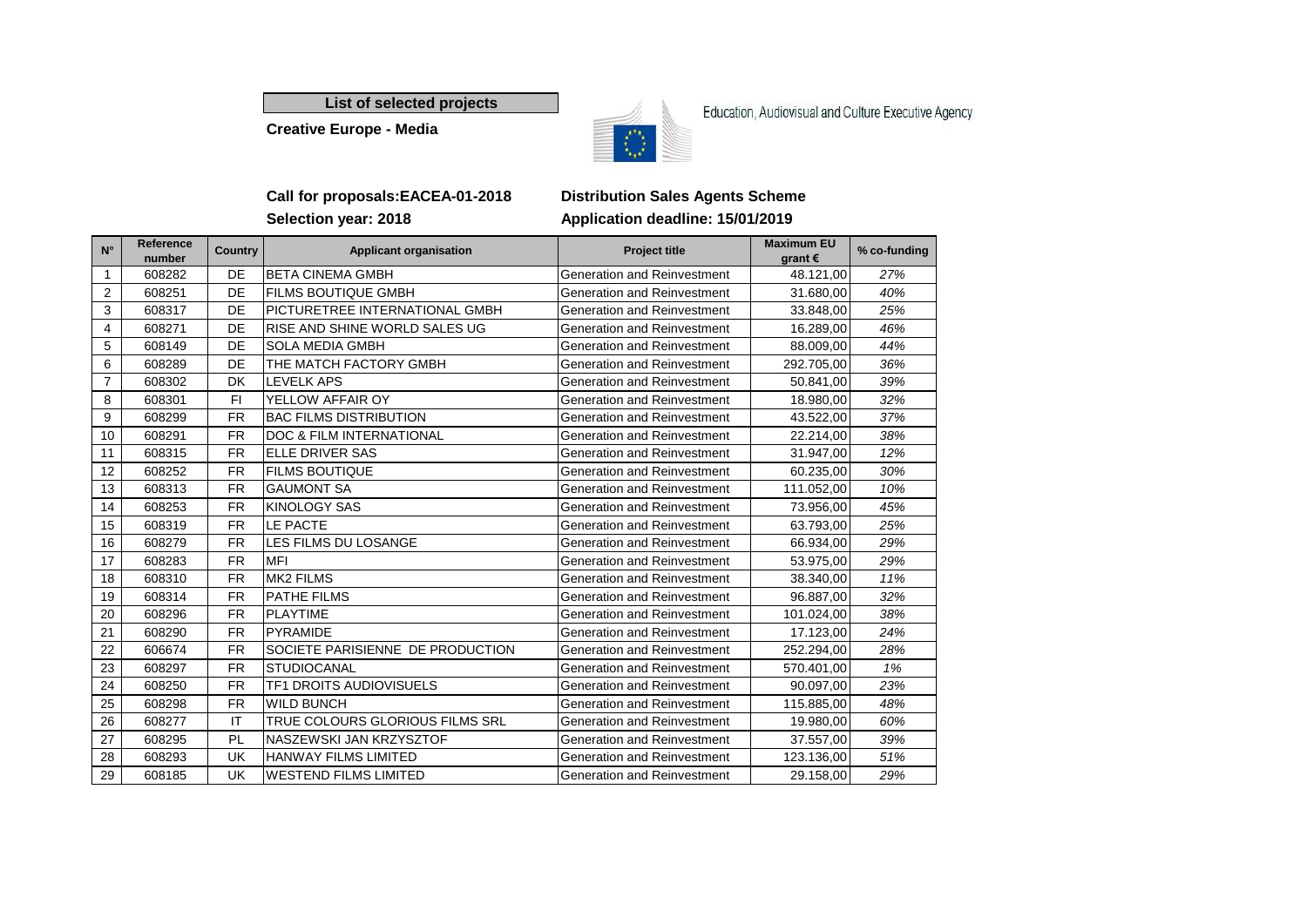## **CREATIVE EUROPE MEDIA - Applications by country**

# **<sup>2018</sup> Distribution Sales Agents Scheme**

| <b>Action Code</b> | <b>Round of</b><br><b>Selection</b> | <b>Applicant country</b> | <b>Country</b><br>code | <b>Applications</b><br>received | <b>Applications</b><br>proposed for<br>funding | <b>Success</b><br>rate |
|--------------------|-------------------------------------|--------------------------|------------------------|---------------------------------|------------------------------------------------|------------------------|
| <b>DISTSAG</b>     |                                     | Austria                  | AT                     |                                 | $\Omega$                                       | 0%                     |
| <b>DISTSAG</b>     |                                     | Germany                  | DE                     | 7                               | 6                                              | 86%                    |
| <b>DISTSAG</b>     |                                     | Denmark                  | <b>DK</b>              | $\overline{2}$                  |                                                | 50%                    |
| <b>DISTSAG</b>     |                                     | Finland                  | FI.                    | 1                               | 1                                              | 100%                   |
| <b>DISTSAG</b>     |                                     | France                   | <b>FR</b>              | 25                              | 17                                             | 68%                    |
| <b>DISTSAG</b>     | 1                                   | Italy                    | IT                     | 3                               | 1                                              | 33%                    |
| <b>DISTSAG</b>     |                                     | Poland                   | <b>PL</b>              | 1                               |                                                | 100%                   |
| <b>DISTSAG</b>     |                                     | United Kingdom           | <b>UK</b>              | $\overline{2}$                  | 2                                              | 100%                   |
|                    |                                     |                          | Sum:                   | 42                              | 29                                             | 69%                    |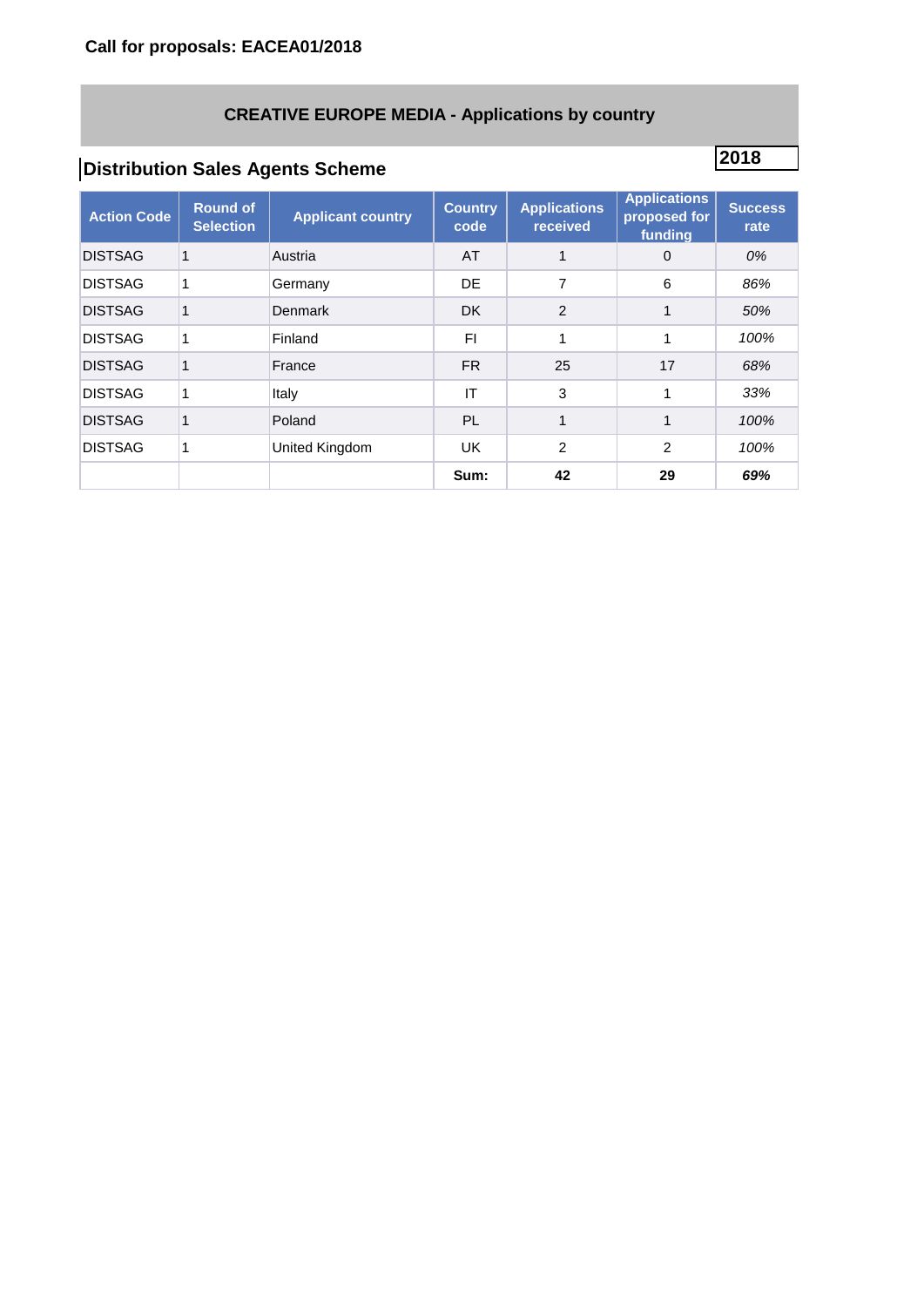

Number of Applications | Applications proposed for funding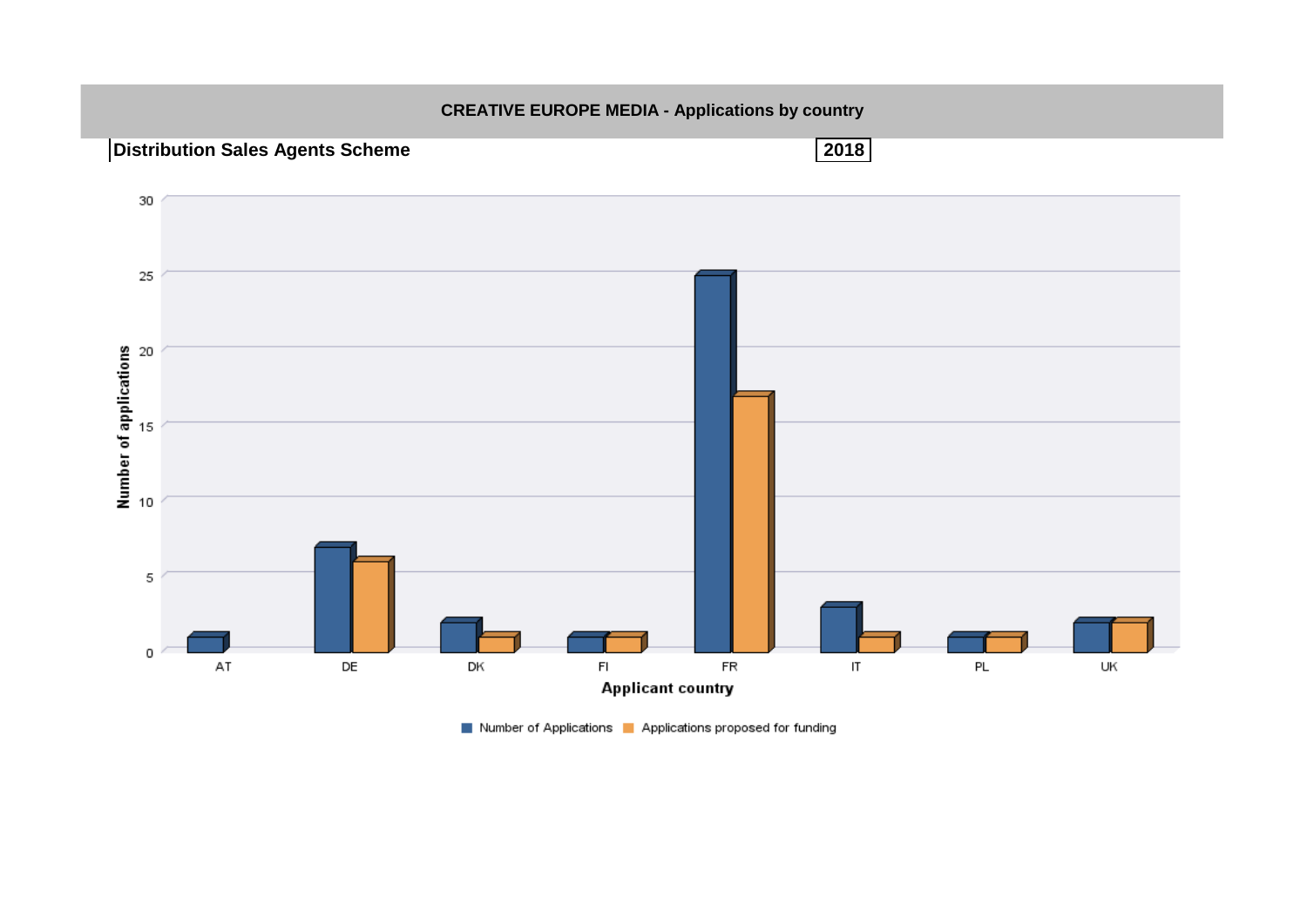# **Creative Europe Media - Level of demand by country**

# **Distribution sales agents scheme 2018**

| <b>Action Code</b> | <b>Application</b><br>round | <b>Applicant country</b> | <b>Country</b><br>code | Grant<br>requested | Grant<br>awarded | <b>Success</b><br>rate grant |
|--------------------|-----------------------------|--------------------------|------------------------|--------------------|------------------|------------------------------|
| <b>DISTSAG</b>     |                             | Austria                  | AT                     | 20.000             |                  | 0%                           |
| <b>DISTSAG</b>     |                             | Germany                  | DE                     | 746.749            | 510.652          | 68%                          |
| <b>DISTSAG</b>     |                             | Denmark                  | <b>DK</b>              | 77.180             | 50.841           | 66%                          |
| <b>DISTSAG</b>     |                             | Finland                  | FI                     | 36.000             | 18.980           | 53%                          |
| <b>DISTSAG</b>     |                             | France                   | FR.                    | 3.282.828          | 1.809.679        | 55%                          |
| <b>DISTSAG</b>     |                             | Italy                    | IT                     | 94.980             | 19.980           | 21%                          |
| <b>DISTSAG</b>     |                             | Poland                   | <b>PL</b>              | 46.085             | 37.557           | 81%                          |
| <b>DISTSAG</b>     |                             | United Kingdom           | <b>UK</b>              | 181.886            | 152.294          | 84%                          |
|                    |                             |                          | Sum:                   | 4.485.708          | 2.599.983        | 58%                          |